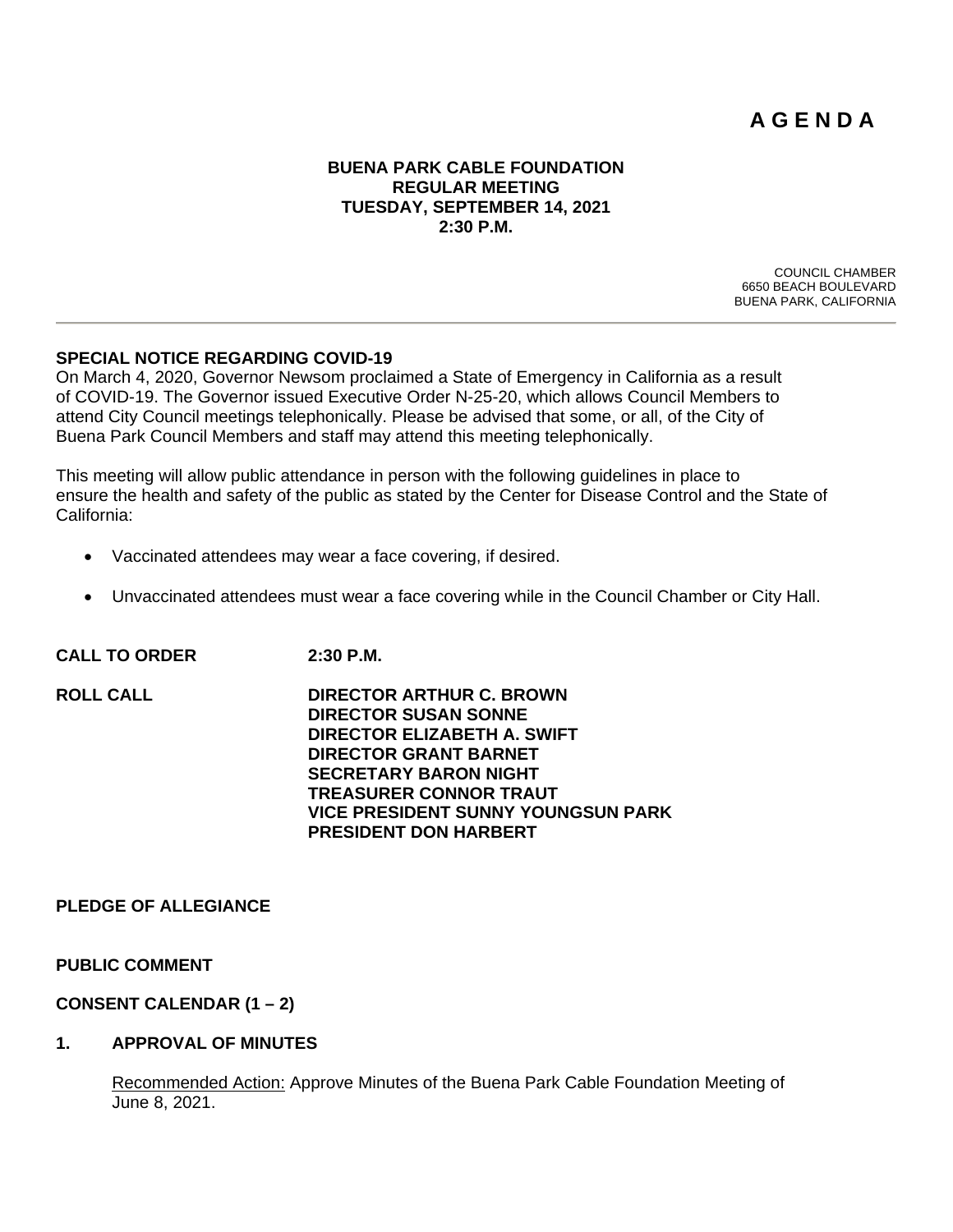## **2. APPROVE CLAIMS AND DEMANDS**

Recommended Action: Approve.

**END OF CONSENT CALENDAR**

## **UNFINISHED BUSINESS**

## **NEW BUSINESS (3 – 5)**

- **3. BUENA PARK CABLE FOUNDATION DIRECTOR RECRUITMENT UPDATE** Presented by Jessica Fewer, Sr. Management Analyst
- **4. PROGRAMMING SUB-COMMITTEE RECOMMENDATION** Presented by Gina Van Stratten, Marketing Specialist
- **5. GENERAL REVIEW OF MYRNA HOLMQUIST SCHOLARSHIP PROGRAM** Presented by Gina Van Stratten, Marketing Specialist
- **6. 2022 BPCF DIRECTOR'S MEETING SCHEDULE** Presented by Jessica Fewer, Sr. Management Analyst
- **7. GOVERNMENT ACCESS REPORT**  Presented by Gina Van Stratten, Marketing Specialist

## **ANNOUNCEMENTS**

# **ADJOURNMENT**

This agenda contains a brief general description of each item to be considered. Supporting documents are available for review and printing on [www.buenapark.com.](http://www.buenapark.com/) This governing body is prohibited from discussing or taking action on any item which is not included in this agenda; however, may ask clarifying questions, ask staff to follow-up, or provide other direction. The order of business as it appears on this agenda may be modified by the governing body.



In compliance with the Americans with Disabilities Act, if you need accommodations to participate in this meeting, contact the City Clerk's Office at (714) 562-3750 or the California Relay Service at 711. Notification at least 48 hours prior to the meeting will enable the City to make arrangements to assure accessibility.



If you would like to participate in any matter of business on the agenda and would like translation in Chinese, Korean, Spanish, Tagalog, or Vietnamese, please contact the **City Clerk's Office at (714) 562-3750 48-hours prior to the meeting**. Residents requiring translation during Public Comment are encouraged to bring interpreters.

시의제 목록에 있는 정식 안건에 대해 의견을 발표하고 싶으신 경우, 중국어, 한국어, 스패니쉬, 타갈로에 대한 통역사가 필요하시면 시미팅 48시간전 시서기 오피스로 (714-562-3750) 연락하시면 됩니다. 정식안건이 아닌 주민 발언시간에 발표하실 경우, 본인의 통역사를 직접 모시고 오시면 감사하겠습니다.

Si le gustaría participar en audiencia pública o cualquier asunto de negocios programado en la agenda y necesita traducción en chino, coreano, español, tagalo o vietnamita, comuníquese con la Oficina del Secretario de la Ciudad, 48 horas antes de la reunión al (714) 562